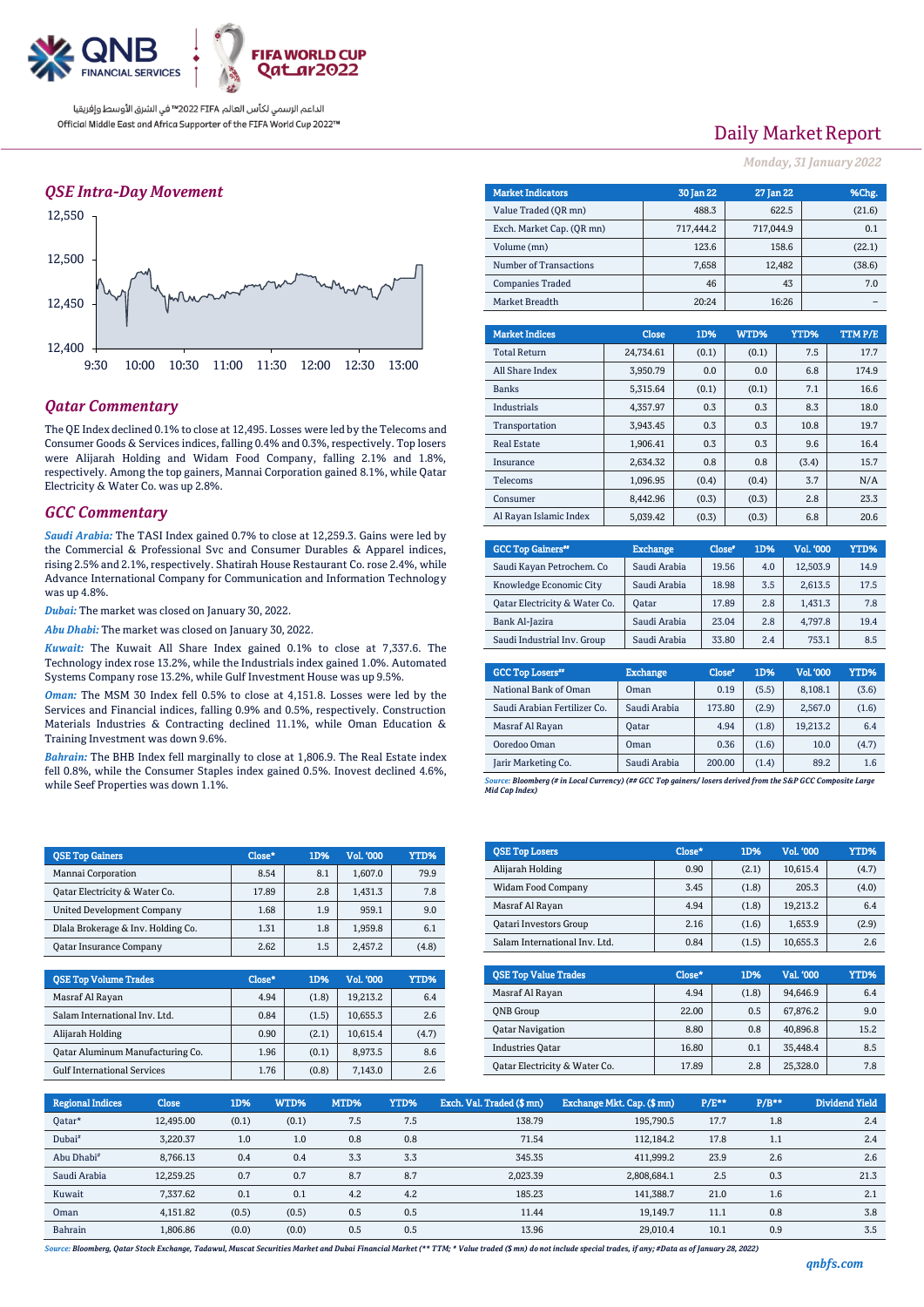

الداعم الرسمي لكأس العالم PIFA™ في الشرق الأوسط وإفريقيا Official Middle East and Africa Supporter of the FIFA World Cup 2022™

# Daily Market Report

### *Monday, 31 January 2022*

## *Qatar Market Commentary*

- The QE Index declined 0.1% to close at 12,495. The Telecoms and Consumer Goods & Services indices led the losses. The index fell on the back of selling pressure from Qatari and Arab shareholders despite buying support from GCC and foreign shareholders.
- Alijarah Holding and Widam Food Company were the top losers, falling 2.1% and 1.8%, respectively. Among the top gainers, Mannai Corporation gained 8.1%, while Qatar Electricity & Water Co. was up 2.8%.
- Volume of shares traded on Sunday fell by 22.1% to 123.6mn from 158.6mn on Thursday. Further, as compared to the 30-day moving average of 142.6mn, volume for the day was 13.4% lower. Masraf Al Rayan and Salam International Inv. Ltd. were the most active stocks, contributing 15.5% and 8.6% to the total volume, respectively.

| <b>Overall Activity</b>        | Buy %*   | <b>Sell %*</b> | Net (OR)       |
|--------------------------------|----------|----------------|----------------|
| Qatari Individuals             | 40.80%   | 50.16%         | (45,728,636.7) |
| <b>Qatari Institutions</b>     | 25.03%   | 29.26%         | (20,635,527.2) |
| Oatari                         | 65.83%   | 79.42%         | (66,364,163.9) |
| <b>GCC</b> Individuals         | 1.26%    | 0.89%          | 1,812,120.4    |
| <b>GCC</b> Institutions        | 2.47%    | 2.40%          | 322,699.1      |
| GCC                            | 3.72%    | 3.29%          | 2.134.819.6    |
| Arab Individuals               | 7.79%    | 8.48%          | (3,366,913.3)  |
| <b>Arab Institutions</b>       | $0.00\%$ | 0.09%          | (439, 950.0)   |
| Arab                           | 7.79%    | 8.57%          | (3,806,863.3)  |
| Foreigners Individuals         | 3.17%    | 2.81%          | 1,774,410.5    |
| <b>Foreigners Institutions</b> | 19.49%   | 5.92%          | 66,261,797.2   |
| <b>Foreigners</b>              | 22.66%   | 8.73%          | 68,036,207.7   |

*Source: Qatar Stock Exchange (\*as a % of traded value)*

## *Earnings Releases and Earnings Calendar*

#### Earnings Releases

| Company                    | Market,   | Currency   | Revenue (mn)<br>402021 | % Change<br>YoY | <b>Operating Profit</b><br>$(mn)$ 402021 | % Change<br>YoY | <b>Net Profit</b><br>(mn) 402021 | % Change YoY |
|----------------------------|-----------|------------|------------------------|-----------------|------------------------------------------|-----------------|----------------------------------|--------------|
| Ras Al Khaimah Cement Co.* | Abu Dhabi | <b>AED</b> | 166.7                  | 8.9%            | $\sim$                                   | $\sim$          | 3.0                              | N/A          |

*Source: Company data, DFM, ADX, MSM, TASI, BHB. (\*Financial for FY2021)*

#### Earnings Calendar

| <b>Tickers</b> | <b>Company Name</b>                           | Date of reporting 4Q2021 results | No. of days remaining | <b>Status</b> |
|----------------|-----------------------------------------------|----------------------------------|-----------------------|---------------|
| <b>UDCD</b>    | <b>United Development Company</b>             | 2-Feb-22                         | $\overline{2}$        | Due           |
| <b>VFQS</b>    | Vodafone Qatar                                | 2-Feb-22                         | 2                     | Due           |
| QAMC           | <b>Qatar Aluminum Manufacturing Company</b>   | 3-Feb-22                         | 3                     | Due           |
| QCFS           | Qatar Cinema & Film Distribution Company      | 5-Feb-22                         | 5                     | Due           |
| <b>IHGS</b>    | <b>INMA Holding Group</b>                     | 6-Feb-22                         | 6                     | Due           |
| IQCD           | <b>Industries Qatar</b>                       | 7-Feb-22                         | 7                     | Due           |
| QIMD           | <b>Qatar Industrial Manufacturing Company</b> | 7-Feb-22                         |                       | Due           |
| QNNS           | <b>Qatar Navigation (Milaha)</b>              | 9-Feb-22                         | 9                     | Due           |
| QISI           | Qatar Islamic Insurance Group                 | 9-Feb-22                         | 9                     | Due           |
| QLMI           | QLM Life & Medical Insurance Company          | 10-Feb-22                        | 10                    | Due           |
| QEWS           | Qatar Electricity & Water Company             | 13-Feb-22                        | 13                    | Due           |
| <b>GISS</b>    | <b>Gulf International Services</b>            | 17-Feb-22                        | 17                    | Due           |
| DOHI           | Doha Insurance Group                          | 20-Feb-22                        | 20                    | Due           |
| MPHC           | Mesaieed Petrochemical Holding Company        | 21-Feb-22                        | 21                    | Due           |

*Source: QSE*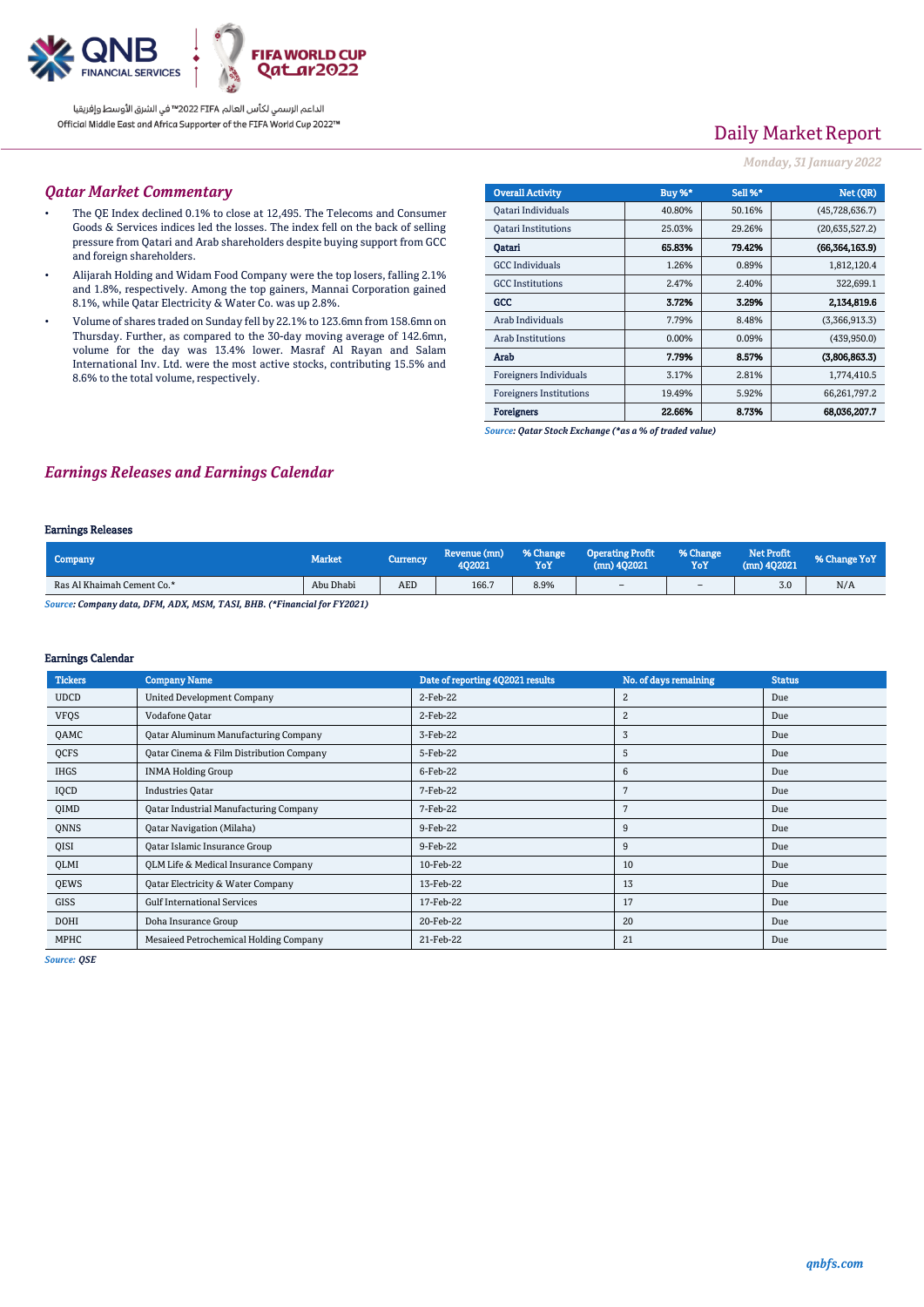

الداعم الرسمى لكأس العالم PIFA™ في الشرق الأوسط وإفريقيا Official Middle East and Africa Supporter of the FIFA World Cup 2022™

### *Qatar*

- Qatar's Ruler to Visit Biden and Discuss Global Energy Supplies Qatar's Amir will visit US President Joe Biden on January 31 and discuss issues including how to ensure the stability of global energy supplies, the White House said. The Biden administration has been talking with Qatar about possibly supplying Europe with more liquefied natural gas if a Russian invasion of Ukraine leads to shortages, people familiar with matter told Bloomberg News earlier this month. The meeting between Biden and Sheikh Tamim bin Hamad Al Thani has been in the works for some time, a US official said last week. (Bloomberg)
- Qatar looks to profit from Europe gas supply fears Europe's fears of losing Russian gas supplies in the Ukraine crisis will loom large when Qatar's Amir meets the US president on Monday but the powerful Gulf ruler has no "magic wand," analysts say. Sheikh Tamim bin Hamad Al-Thani will ensure some kind of assistance, however, as he seeks a bigger share of the European market for Qatar's burgeoning offshore gas production and to score valuable points over its neighbors in becoming the key US ally in the Gulf. The sheikh, whose tiny country has increased its diplomatic initiatives to match its status as an energy colossus, has the Ukraine crisis, efforts to engage the hardline Taliban administration in Afghanistan and backroom talks on reviving a nuclear accord with Iran on the agenda for his White House meeting with President Joe Biden, officials said. Gas supplies are one of the key areas that Europe fears could be cut if Russia decides to take military action in Ukraine. The US is also in contact with Australia about providing alternative supplies and could send more of its own production, diplomats said. (Bloomberg)
- Aamal announces the closure of nominations for board membership Aamal announced the closure of the period for nomination for the membership of its Board of Directors for 2022-2024 on 30/01/2022 at 04:00PM. (QSE)
- WOQOD opens Ain Khalid -3 New Petrol Station As part of WOQOD's ongoing expansion plans to be able to serve every area in Qatar, Qatar Fuel "WOQOD" opened Ain Khalid -3 petrol station, at Ain Khalid area, on January 30, 2022, and by this it raised its network of petrol stations to 112. WOQOD's Managing Director & CEO, Saad Rashid Al Muhannadi, said: "We are pleased to open a new petrol station in Ain Khalid area, WOQOD aspires to expand its petrol station network in the country to meet the rising demand for petroleum products and achieve the goal of providing customers with access to best-in-class products and services at their convenience and comfort. WOQOD team would like to extend their gratitude to all concerned governmental and private entities that contributed to the completion of this project." New Ain Khalid -3 petrol station is spread over an area of 2170 square meters and has 2 lanes with 4 dispensers for light vehicles, which will serve Ain Khalid area, and its neighborhood. Ain Khalid -3 petrol station offers round-the-clock services to residents, and includes Sidra convenience store, in addition to sale of gasoline products for light vehicles. (Bloomberg)
- Qatar December trade surplus widens to QAR25.678bn Qatar's trade surplus widened to QAR25.678bn in December from +QAR24.522b in November, according to the Qatar Ministry of Development Planning and Statistics. (Bloomberg)
- Qatar Chamber chairman opens Al Warkaa-Rankoussi factory Qatar Chamber chairman Sheikh Khalifa bin Jassim al-Thani inaugurated the Al Warkaa-Rankoussi Factory located inside the 'Small & Medium Enterprises Zone'. The factory is a full Qatari investment that is financed by Qatar Development Bank (QDB) with the aim to provide the local market with its requirements from textile, furniture, fabrics, and masks. The inauguration ceremony, which was held in adherence with Covid-19 precautionary measures, was also attended by Sheikh Jassim bin Ahmed bin Khalifa al-Thani, Sheikh Ali bin Jassim bin Ahmed bin Khalifa al-Thani, the factory's founder and chairman, and general manager Wael Rankoussi, as well as a number of businessmen. (Gulf-Times.com)
- Adept change in strategy raises QA fleet productivity While all global airlines faced significant operational challenges over the past two years, the use of their fleets has varied considerably – with Qatar Airways (QA)

## Daily Market Report

*Monday, 31 January 2022*

near the top of the range. Whereas, most passenger-focused airlines posted cancelations of flights over several months, Qatar Airways continued to service a variety of destinations and pivoted to carrying more cargo, said a report released by Qatar Financial Centre (QFC)"An increased global demand for air cargo led Qatar Airways to convert six passenger planes to freighters, resulting in the cargo division handling 2,727,986 tonnes of cargo in the 2020/21 fiscal year, or 4.6 percent more than a year prior," said the report titled 'The Qatar Financial Centre – A Compelling Destination for Aircraft Leasing Companies'. "As a result of this adept change in business strategy, those wide-bodied planes in Qatar Airways' fleet reached nearly the same productivity by the middle of 2021, as measured by time in use, as they had prior to the onset of COVID-19," it added. (Peninsula Qatar)

- Third 'Build Your House' expo to open in March The third edition of the 'Build Your House' (BYH) Exhibition, Qatar's pioneering home-building and renovation event, will open from March 28-30 at the Qatar National Convention Centre (QNCC). The three-day event will bring leading industry experts, government entities, and Qatari nationals together under one roof. Visitors will gain expert advice, discover the latest architectural and interior trends, connect to consultants that can lead their projects, and procure the materials they need to build their dream home. (Peninsula Qatar)
- Boeing Poised to Launch 777X Freighter With 50-Plane Qatar Deal Boeing Co. is preparing to launch the 777X freighter, its first new jet model in nearly five years, with a 50-plane commitment from Qatar Airways, people familiar with the matter said. The announcement is set to coincide with a meeting between Qatar's ruling emir, Sheikh Tamim bin Hamad Al Thani, and US President Joe Biden in Washington, D.C., on January 31, said the people, who asked not to be identified discussing the plans. The potential multibillion-dollar deal would help showcase trade relations between the two nations and could be unveiled at the White House, though the location is still being finalized, the people said. The Gulf carrier is expected to place a firm order for about 15 of the aircraft, the freighter version of Boeing's largest twin-engine jet. A combination of options and conversions of existing orders would make up the rest of its commitment, the people said. A Qatar representative declined to comment on its plans. Reuters previously reported Boeing-Qatar talks around the state visit. (Bloomberg)

## *International*

- UK to make it easier to repeal or amend law copied from EU British Prime Minister Boris Johnson will on Monday announce a 'Brexit Freedoms Bill' to make it easier to remove or amend European Union regulations that were copied into the country's law before it left the bloc. To avoid uncertainty and confusion as Britain extricated itself from the EU after 40 years, the government automatically allowed thousands of EU laws and regulations to apply in Britain after Brexit. Under current rules, reforming and repealing the EU law would take several years, the government said on Monday. It said the new legislation would facilitate changes to ensure the regulations better suit Britain. "Our new Brexit Freedoms Bill will end the special status of EU law in our legal framework and ensure that we can more easily amend or remove outdated EU law in future," Johnson said in a statement. The government said it would also publish a policy document on how it plans to use the opportunity of its EU exit, which formally took place two years ago on Monday, to make changes to its regulatory framework and to cut red tape. The plans, it said, will include establishing a data rights regime, improving public procurement, setting up a domestic subsidy control regime to support the UK economy and reducing reporting burdens for small and medium-sized companies. (Reuters)
- China Jan factory activity growth slows, demand wanes as COVID surges - Growth in China's factory activity slowed in January as a resurgence of COVID-19 cases and tough lockdowns hit production and demand, but the slight expansion offered some signs of resilience as the world's second-largest economy enters a likely bumpy new year. The official manufacturing Purchasing Manager's Index (PMI) registered 50.1 in January, remaining above the 50-point mark that separates growth from contraction, but slowing from 50.3 in December, data from the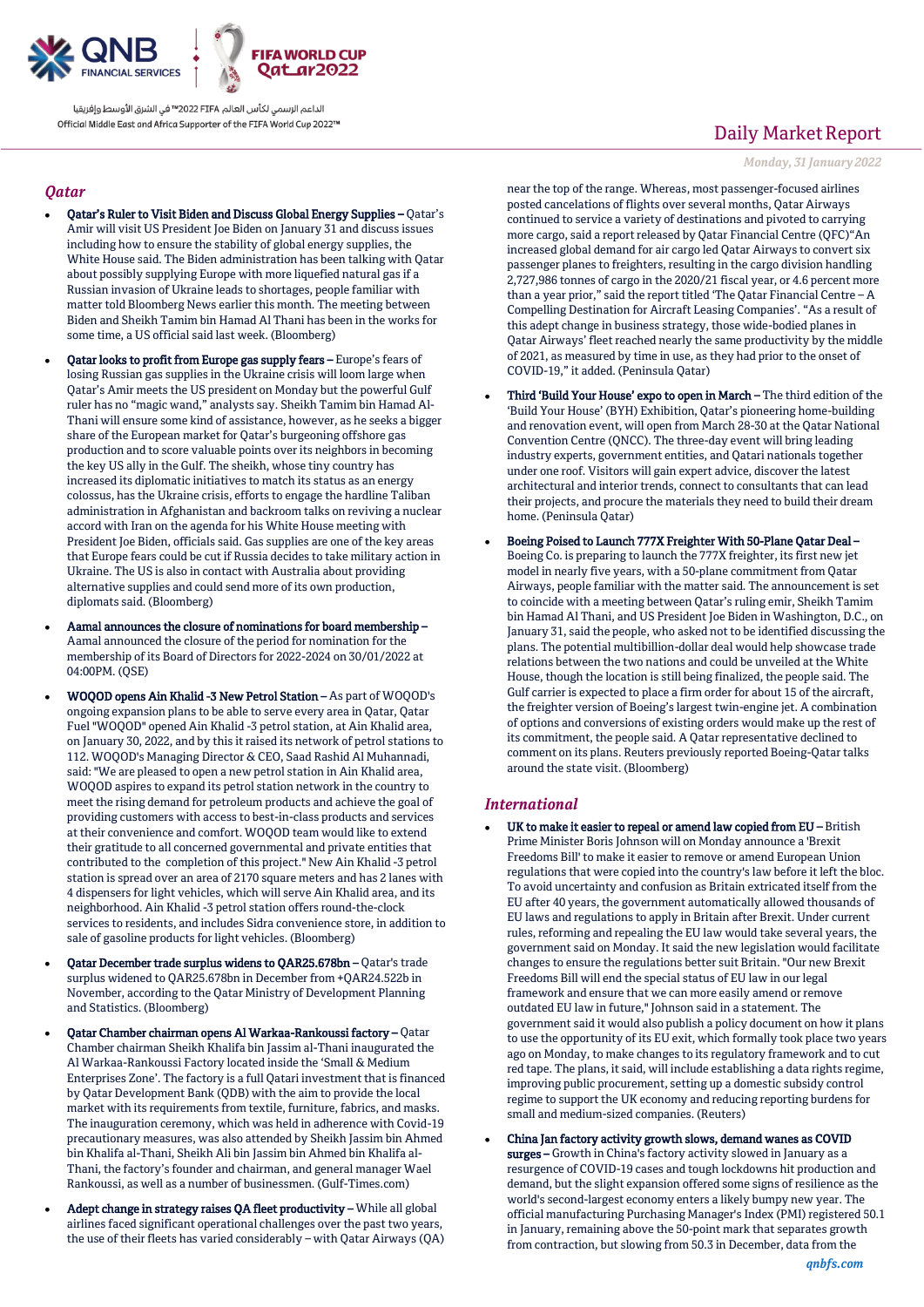

الداعم الرسمي لكأس العالم PIFA≤™ في الشرق الأوسط وإفريقيا Official Middle East and Africa Supporter of the FIFA World Cup 2022™

National Bureau of Statistics (NBS) showed on Sunday. Analysts had expected the PMI to fall to 50. The official results contrasted with those in a private survey of mostly small manufacturers in coastal regions, which showed activity fell at the fastest rate in 23 months. China's economy started last year strong, reviving from a sharp pandemicinduced slump, but it started losing momentum in the summer, weighed down by debt problems in the property market and strict anti-virus measures that hit consumer confidence and spending. Rising raw material costs and soft demand have also eroded corporate profit margins. Profits at industrial firms rose at their slowest pace in December for more than a year and a half. (Reuters)

 Japan's factory output dips more than expected as risks emerge – Japan's factory output shrank for the first time in three months in December as a decline in machinery production outweighed a small rise in autos, casting a cloud over the strength of the economic recovery. Retail sales posted their third straight month of year-on-year gains in December as low coronavirus cases encouraged shoppers. Record infections this month driven by the Omicron variant, however, are expected to have hit consumer sentiment. Factory output lost 1.0% in December from the previous month, data showed on Monday, pulled down by a decline in output of general-purpose and production machinery, including chipmaking equipment and engines used in manufacturing. That meant that output, which fell faster than the 0.8% decline forecast in a Reuters poll of economists, dropped for the first time in three months. "Output especially fell among capital goods makers, probably due to the strong impact from the chip shortages," said Takeshi Minami, chief economist at Norinchukin Research Institute. "It suggests its impact is widening even though the focus has been on the car industry." (Reuters)

## *Regional*

- PIF-backed Saudi digital security firm Elm set to raise \$818mn in IPO Saudi Arabian digital security firm Elm, owned by the kingdom's sovereign wealth fund, is set to raise SR3.07bn (\$818mn) after pricing its initial public offering at the top of its indicative price range. Elm on Sunday priced the deal at SR128 a share, against an indicative price of SR113 to SR128 per share. It is selling 24mn shares in the deal or 30% of its share capital. Elm provides secure e-business services and information technology, as well as project support services and government project outsourcing in Saudi Arabia, according to its website. (Reuters)
- Dubai third globally in attracting greenfield foreign direct investments Dubai continued to maintain its leadership position among the world's preferred destinations for foreign direct investment (FDI), attracting AED15.9bn (\$4.3bn) of FDI capital inflow from 378 projects in the first nine months of 2021, a significant increase from the same period of 2020, according to data from the 'Dubai FDI Monitor' released by Dubai Investment Development Agency (Dubai FDI), an agency of the Department of Economy and Tourism (DET) in Dubai. The positive growth places Dubai third globally in key metrics including attracting greenfield foreign direct investment capital and projects, for FDI into reinvestment projects and for being among the top global FDI locations of the future, according to the ranking by Financial Times' fDi Markets, which captures and compares FDI data across the world. (Zawya)
- \$1.3bn in weeklong real estate transactions in Dubai A total of 1,724 real estate transactions worth AED4.9bn were conducted during the week ending 28 January 2022 in Dubai, according to figures released by the Dubai Land Department. A total of 139 plots were sold for AED784.14mn in addition to 1,172 apartments and villas for AED2.73bn. The top three transactions were a land in Al Thanayah Fourth sold for AED 50 million, followed by a land that was sold for AED43mn in Hadaeq Sheikh Mohammed Bin Rashid, and a land sold for AED50 million in Al Thanayah Fourth in third place. (Zawya)
- Bahrain's GFH exits Amazon logistics warehouses portfolio in Spain GFH, a leading regional financial group with key interests in asset management and real estate, said its European subsidiary, Roebuck Asset Management, has successfully completed an exit from its Amazon Last Mile Logistics Warehouses Portfolio, which covers an area of

## Daily Market Report

*Monday, 31 January 2022*

140,000 square meters in Spain. Announcing this today (January 29), GFH said the portfolio, which was acquired in 2020, comprises three strategically located, high-quality assets leased to Amazon Road transport Spain (SLU). The last mile delivery facilities, spread across Murcia, Alicante and Valladolid, form a critical part of Amazon's rapidly expanding Spanish logistics network, said the statement for GFH. (Zawya)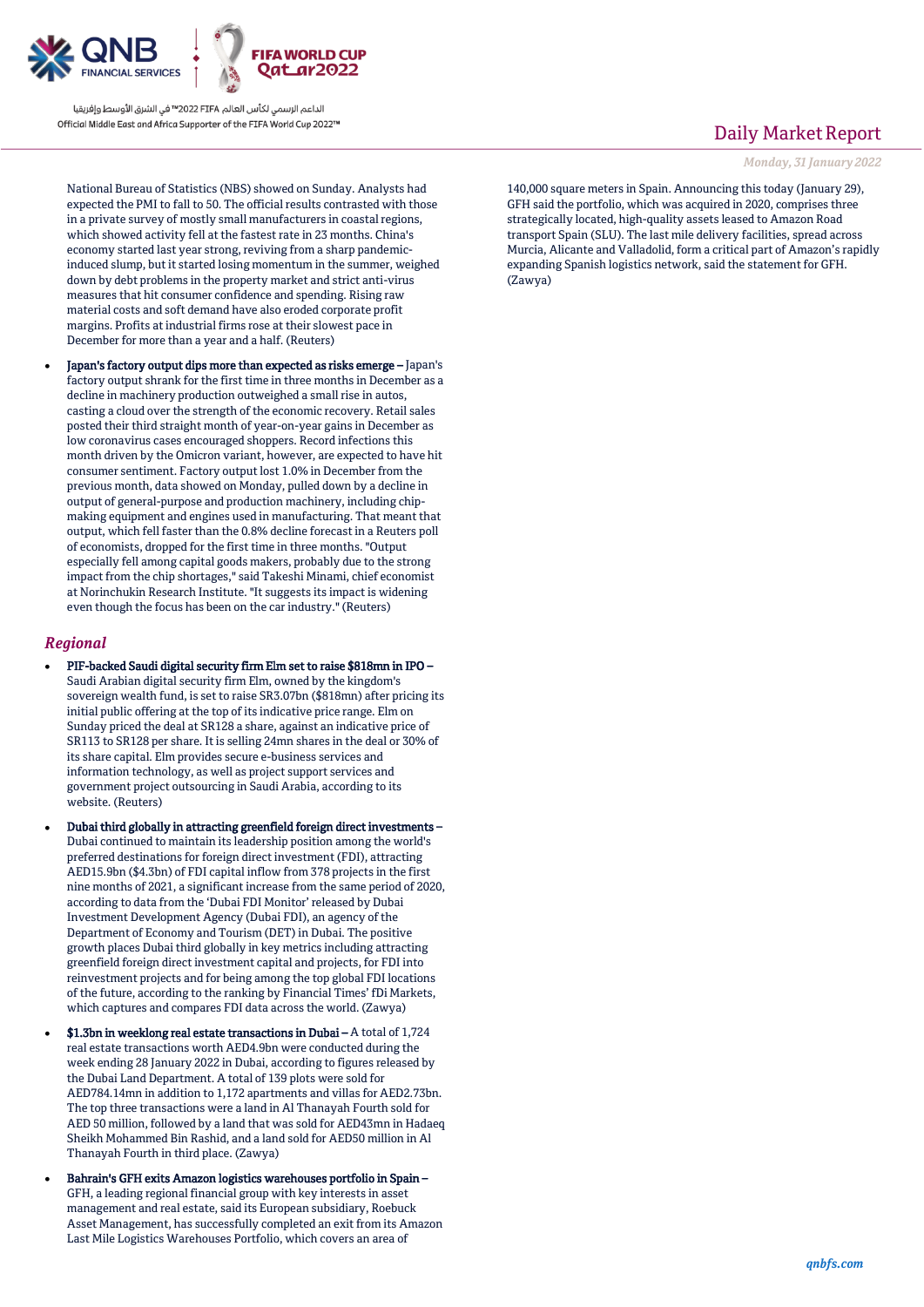

الداعم الرسمي لكأس العالم PIFA™ في الشرق الأوسط وإفريقيا Official Middle East and Africa Supporter of the FIFA World Cup 2022™

# Daily Market Report

*Monday, 31 January 2022*

## *Rebased Performance*





*Source: Bloomberg*

| <b>Asset/Currency Performance</b>    | Close ( \$) | 1D%   | WTD%  | YTD%  |  |  |
|--------------------------------------|-------------|-------|-------|-------|--|--|
| Gold/Ounce                           | 1,791.53    | (0.3) | (2.4) | (2.1) |  |  |
| Silver/Ounce                         | 22.47       | (1.3) | (7.5) | (3.6) |  |  |
| Crude Oil (Brent)/Barrel (FM Future) | 90.03       | 0.8   | 2.4   | 15.7  |  |  |
| Crude Oil (WTI)/Barrel (FM Future)   | 86.82       | 0.2   | 2.0   | 15.4  |  |  |
| Natural Gas (Henry Hub)/MMBtu        | 5.65        | 27.8  | 38.1  | 54.4  |  |  |
| LPG Propane (Arab Gulf)/Ton          | 127.25      | 4.7   | 8.5   | 13.4  |  |  |
| LPG Butane (Arab Gulf)/Ton           | 166.00      | 2.5   | 14.7  | 19.2  |  |  |
| Euro                                 | 1.12        | 0.1   | (1.7) | (1.9) |  |  |
| Yen                                  | 115.26      | (0.1) | 1.4   | 0.2   |  |  |
| GBP                                  | 1.34        | 0.1   | (1.1) | (1.0) |  |  |
| CHF                                  | 1.07        | 0.0   | (2.1) | (2.0) |  |  |
| AUD                                  | 0.70        | (0.6) | (2.7) | (3.8) |  |  |
| <b>USD Index</b>                     | 97.27       | 0.0   | 1.7   | 1.7   |  |  |
| <b>RUB</b>                           | 77.87       | (0.2) | 0.5   | 4.3   |  |  |
| <b>BRL</b>                           | 0.19        | 0.6   | 1.7   | 3.8   |  |  |
| Source: Bloomberg                    |             |       |       |       |  |  |

| <b>Global Indices Performance</b> | <b>Close</b> | 1D%*  | WTD%* | YTD%*  |
|-----------------------------------|--------------|-------|-------|--------|
| <b>MSCI</b> World Index           | 3,005.63     | 1.7   | (0.6) | (7.0)  |
| DJ Industrial                     | 34,725.47    | 1.7   | 1.3   | (4.4)  |
| S&P 500                           | 4,431.85     | 2.4   | 0.8   | (7.0)  |
| NASDAQ 100                        | 13,770.57    | 3.1   | 0.0   | (12.0) |
| STOXX 600                         | 465.55       | (0.9) | (3.6) | (6.5)  |
| <b>DAX</b>                        | 15,318.95    | (1.2) | (3.5) | (5.0)  |
| <b>FTSE 100</b>                   | 7,466.07     | (1.0) | (1.6) | 0.0    |
| <b>CAC 40</b>                     | 6,965.88     | (0.7) | (3.1) | (4.6)  |
| Nikkei                            | 26,717.34    | 2.2   | (4.3) | (7.3)  |
| <b>MSCI EM</b>                    | 1,191.14     | (0.1) | (4.3) | (3.3)  |
| <b>SHANGHAI SE Composite</b>      | 3,361.44     | (0.9) | (4.9) | (7.7)  |
| <b>HANG SENG</b>                  | 23,550.08    | (1.1) | (5.7) | 0.7    |
| <b>BSE SENSEX</b>                 | 57,200.23    | 0.2   | (4.0) | (2.5)  |
| Bovespa                           | 111,910.10   | (0.3) | 3.6   | 9.9    |
| <b>RTS</b>                        | 1,407.04     | 0.5   | 0.4   | (11.8) |

*Source: Bloomberg (\*\$ adjusted returns)*